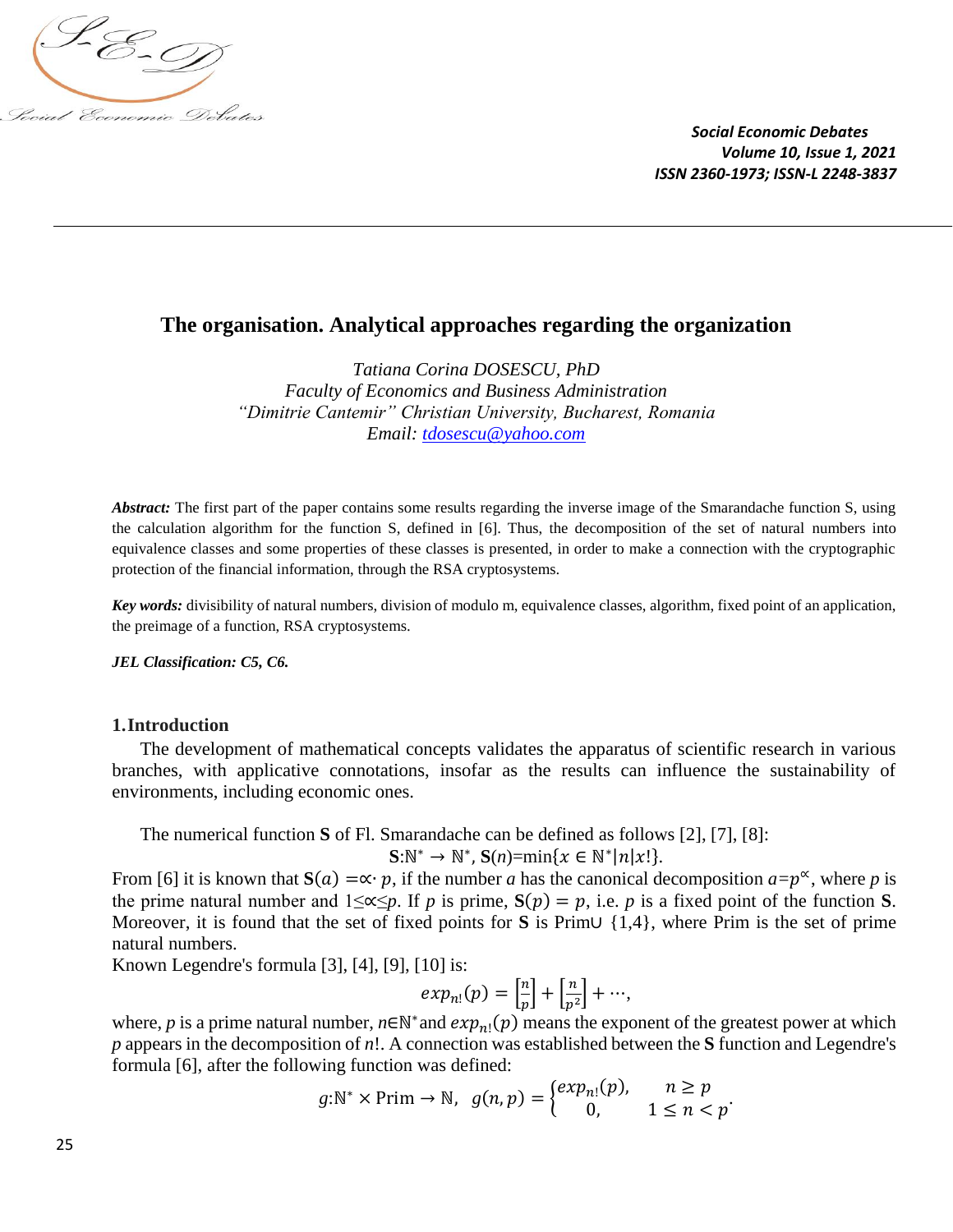

Thus, if  $(n, p) \in \mathbb{N}^* \times \text{Prim}$ , then:

$$
\mathbf{S}\big(p^{g(n,p)}\big)\leq n,
$$

equality being achieved when  $p^{g(n,p)} \nmid (n-1)!$ .

For *a*∈ℕ ∗ the following representation is called **the canonical decomposition** or **factorization** of *a*:  $a=p_1{}^{\alpha_1}p_2{}^{\alpha_2} \cdot ... \cdot p_k{}^{\alpha_k},$ where  $k \in \mathbb{N}^*$ ,  $\alpha_1, ..., \alpha_k \in \mathbb{N}^*$  and  $1 < p_1 < \cdots < p_i < \cdots < p_k$  are prime numbers [4]. If we determined  $S(p_i^{\alpha_i})$  for any  $i=\overline{1,k}$  , then [6]:

$$
S(a) = \max\{S(p_i^{\alpha_i})\big| i = \overline{1,k}\}.
$$

According to [5], **the extended sum** of the digits of a natural number *a* in base ten, denoted by  $\bar{s}(a)$ , is equal to the sum of the digits of *a* if it is at most 9 or otherwise, the sum of the digits of the result of the first sum, then the sum of the result of the next sum and so on until the sum of the digits is at most nine. So the extended sum of the digits of a number in base 10 is between 0 and 9, that is:

$$
\bar{s}: \mathbb{N} \to \{0,1,\ldots,9\}.
$$

For example,  $\bar{s}$  (177788) = 2, because we obtain:  $1 + 3 \cdot 7 + 2 \cdot 8 = 38$  and  $38 > 9$ , then  $3 + 8 = 11$  and  $11 >$ 9, then  $1 + 1 = 2 \le 9$ , stop.

For any  $a,b \in \mathbb{N}^*$ , in base 10, the following relations are true: i)  $\bar{s}(a)=s(a) \mod 9$ , if s(a)≠M9, where M9 means a multiple of 9 si  $\bar{s}(a)=9$  if s(a)=M9; ii)  $\bar{s}(\bar{s}(a)) = \bar{s}(a)$ ; iii)  $\bar{s}(\bar{s}(a) +$  $M9$ ) =  $\bar{s}(a)$ ; iv)  $\bar{s}(a + b) = \bar{s}(\bar{s}(a) + \bar{s}(b))$ ; v)  $\bar{s}(a \cdot b) = \bar{s}(\bar{s}(a) \cdot \bar{s}(b))$ ; vi)  $\bar{s}(a^n) = \bar{s}((\bar{s}(a))^{n})$ .

## **2. The inverse image corresponding to the function S**

Since *n*! |*n*!, for any  $n \in \mathbb{N}^*$  and  $n \neq 1$  can be written  $S(n!) = n$ , because  $n! \{(n-1)!\}$ . In addition,  $S(1!) = 1$ . Thus, the Smarandache function is surjective, i.e. the set  $\{x \in \mathbb{N}^* | S(x) = n\}$  is non empty for any  $n \in \mathbb{N}^*$ . To S is attached the inverse image S<sup>−</sup>, where:

$$
S^{-} \colon \mathcal{P}(\mathbb{N}^{*}) \to \mathcal{P}(\mathbb{N}^{*}).
$$

Then the canonical surjection, denoted by S<sub>−</sub>, defined as follows, makes sense:

 $S_-: \mathbb{N}^* \to \mathcal{P}(\mathbb{N}^*)$ , where  $S_-(n) = \{x \in \mathbb{N}^* | S(x) = n\}.$ 

Because  $S(n!) = n$ , it results  $n! \in S_-(n)$  for any  $n \in \mathbb{N}^*$ .

*Examples*.

S−(1) = {1}, for **S**(1) = 1; so 1!∈ S−(1); S−(2) = {2}, for **S**(2) = {2}; so 2!∈ S−(2).

S−(3) = {3,6}, for **S**(3) = (6) = 3 and 3!=1∙2∙3; so 3!∈ S−(3);S−(4) = {4,8,12,24}, for **S**(4) =  $S(8) = S(12) = S(24) = 4$  and 4!=1⋅2⋅3⋅4; so 4!∈ S−(4); S−(5) = {5,10,15,20,30,40,60,120}, for  $S(5) = S(10) = S(15) = S(20) = S(30) = S(40) = S(60) = S(120) = 5$  and 5!=1⋅2⋅3⋅4⋅5; so  $S(5) = S(10) = S(15) = S(20) = S(30) = S(40) = S(60) = S(120) = 5$  and  $5! = 1 \cdot 2 \cdot 3 \cdot 4 \cdot 5$ ; so  $5! \in S_{-}(5)$ .

$$
S_{-}(6) = \{9,16,18,36,45,48,72,80,90,144,180,240,360,720\};\,\text{so}\,6!\in S_{-}(6).
$$

*Proposition 1*. Let *a*∈N<sup>\*</sup>. Then:

i) *a* is a prime number, if and only if  $a^a \in S_-(a^2)$  and  $a \neq 1$ . ii) If *a* is prime, then  $a \in S_-(a)$ .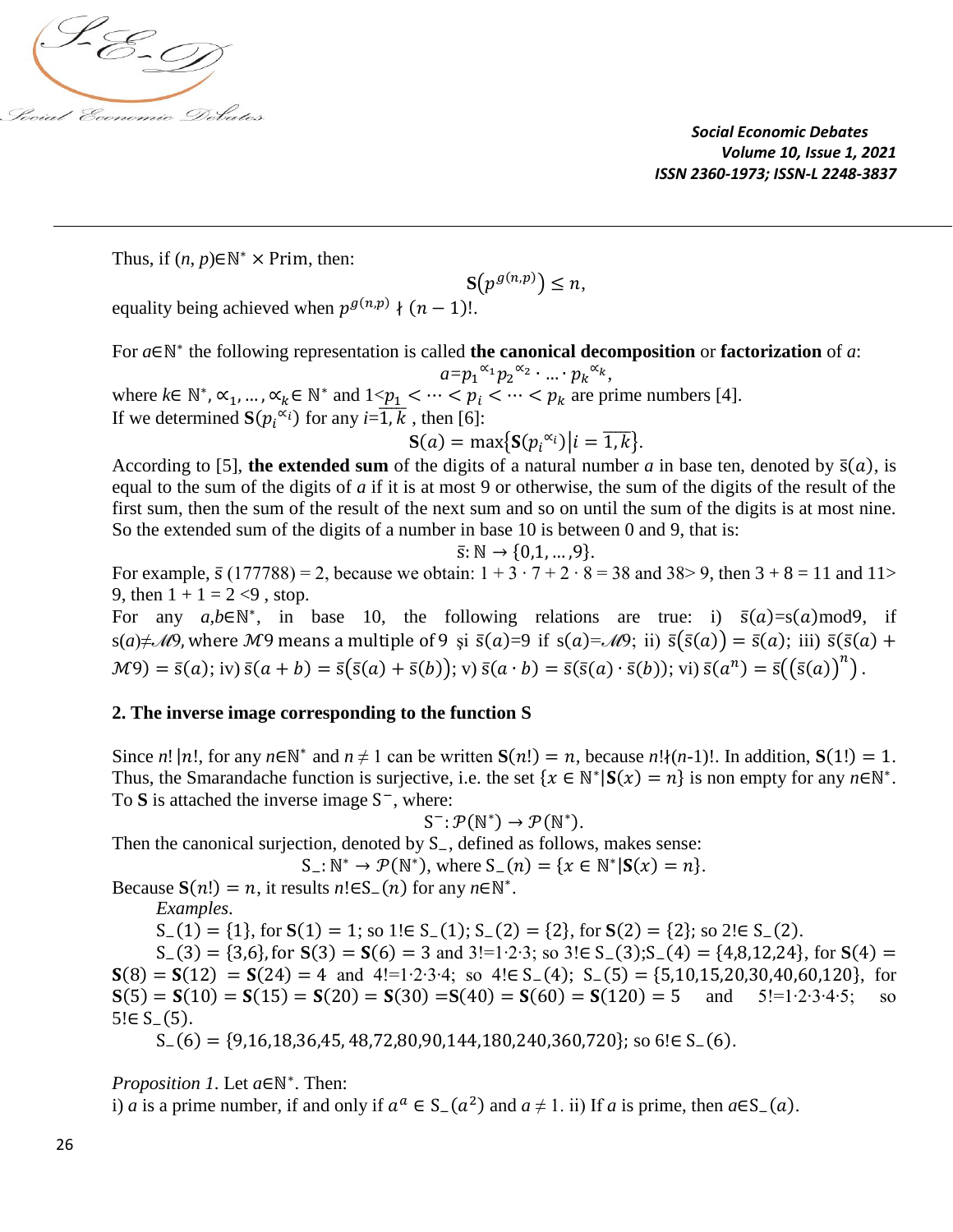

The demonstration results from proposition 2 of [6].

*Application* 1. Determine **S** (3125).

*Solution*. It is found that  $3125=5^5$ , and 5 is prime. Then according to the *proposition*  $1\ 5^5 \in S_-(5^2)$ , i.e. 3125∈S−(25) and **S** (3125) = 25.

## *Lemma* 1.

i) If  $a \in S_-(9)$ , then  $\bar{s}(a) = 9$ . ii) If  $S(n) \ge 6$ , then  $\bar{s}(S(n)!)=9$ . iii)  $a! \in S_-(a)$  și  $S_-(a) \subset \mathbb{N}^*$ , for any  $a \in \mathbb{N}^*$ . iv) If *a* is prime, then  $a \in S_-(a)$ .

*Proposition* 2. If  $\alpha \geq 1$ ,  $k \geq 2$  și  $a = p_1^\alpha \cdot ... \cdot p_k^\alpha$ , is its canonical decomposition, then  $a \in S_-(\alpha \cdot p_k)$ . The justification results from consequence 1.3 of [6].

*Application* 2. Determine natural numbers *x* and *y* such that 10222234378671145∈S<sub>−</sub>(*x*) and 101578766438334998∈S−().

*Solution*. Because 10222234378671145=5∙2044446875734229, according to the proposition 2 results *x*=2044446875734229∈Prim and S−(2044446875734229)∋10222234378671145.

Because 10157876643834998=2∙13∙659∙592849109597, according to the proposition 2 results *y*=592849109597∈Prim and S−(592849109597)∋10157876643834998.

*Application* 3. Let *a* = 100895598169, the number that P. Fermat, in the 17th century according to [1], decomposed into prime factors as follows: *a*=112303∙898423. Then S−(898423)∋*a*, based on proposition 2.

## **3.** A representation of  $\mathbb{N}^*$

Let be the relation on $\mathbb{N}^*$ , denoted by  $\sim$  (tilde) and defined as follows:

$$
\forall x, y \in \mathbb{N}^*, x \sim y \Longleftrightarrow S(x) = S(y).
$$

The relation ~ is an equivalence relation (known result). Since  $S(n!) = n$ , the equivalence class of  $n \in \mathbb{N}^*$ , is denoted by  $[n]$  or  $\hat{n}$ , where  $\hat{n} = \{x \in \mathbb{N}^* | x \sim n! \}$ , i.e.  $\hat{n} = \{x \in \mathbb{N}^* | S(x) = n\} = S_-(n)$ .

Then the quotient set  $\mathbb{N}^*/\sim$  is made up of the equivalence classes of  $\mathbb{N}^*$  in relation to the equivalence relation ~. That is, each equivalence class is the preimage of a number *n* by the function S<sup>−</sup> and *n*! is a representative of the equivalence class and the notation  $\hat{n}$ ! can be used in addition to the notation  $\hat{n}$ .

*Theorem* 1. The following representation is true:

$$
\mathbb{N}^* = \bigcup_{n \in \mathbb{N}^*} \widehat{n}.
$$

In addition,  $\{n! | n \in \mathbb{N}^*\}$  is a system of equivalence classes representatives, and  $\{\hat{n} | n \in \mathbb{N}^*\}$  forms an infinitely countable partition of  $\mathbb{N}^*$ .

This results from the properties that any quotient set has.

*Theorem* 2. Let *n*∈ℕ ∗ .

i) If the equivalence class  $\hat{n}$ , where *n* is considered representative of the class, contains a prime number *m*, then *m* is the greatest common divisor of all elements in the class, being also the smallest representative of the class in relation to the relation  $\leq$ . In this case, *m* is the only prime number in the class.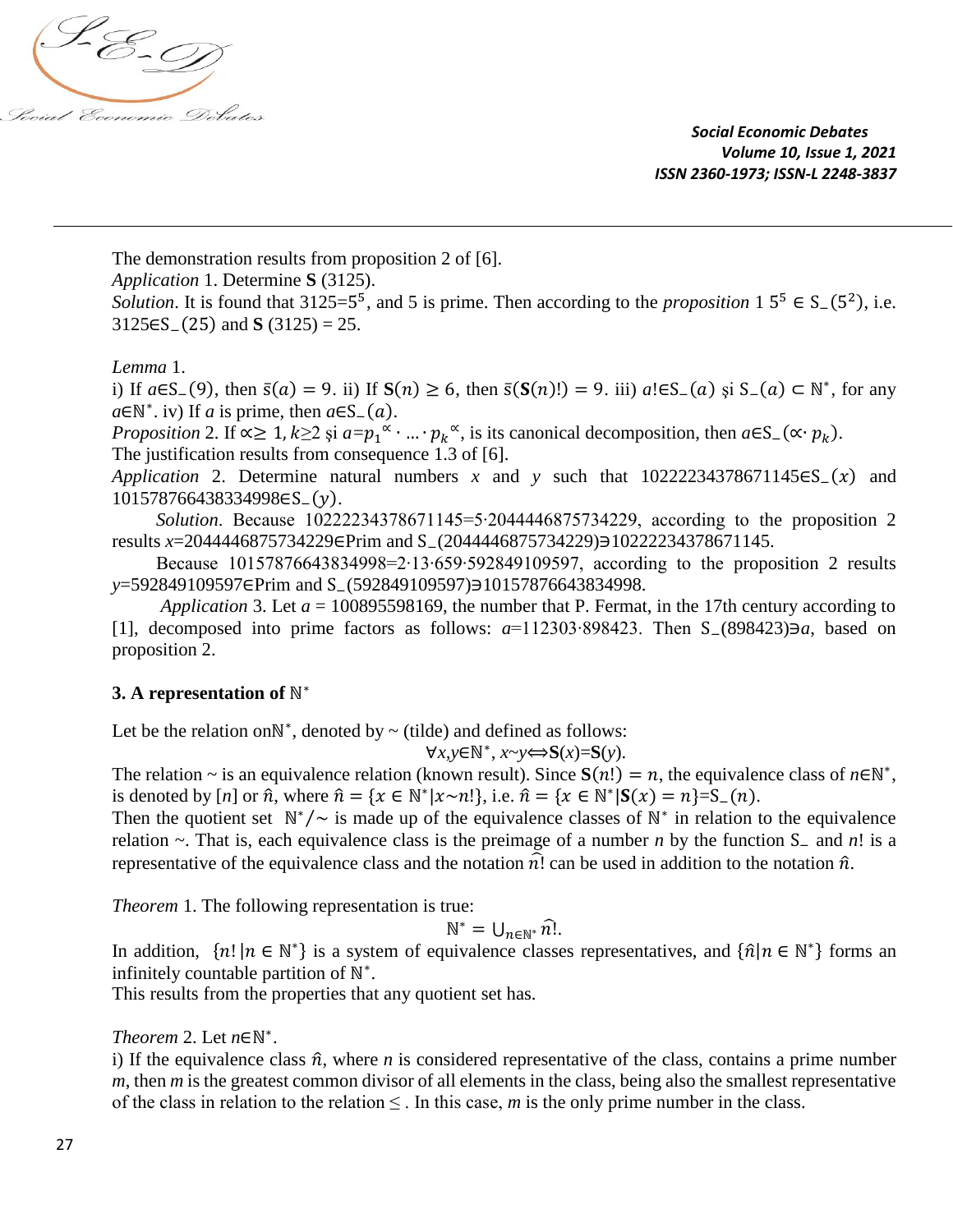

The reciprocal of the statement is not generally true.

ii) The equivalence class  $\hat{n}$  does not contain any prime number, if the greatest common divisor of all the elements in the class is not a class representative. In this case, the class does not contain any prime numbers.

iii) A system of representatives of equivalence classes is given by the infinitely countable set:

 $\{1, 2, 6, 24, 120, 720, 5040, 40320, 362880, \ldots, n!, \ldots\}.$ 

## *Demonstration*.

i) We admit that in class  $\hat{n}$  there is a prime number *m*. Then  $m \sim n!$ , which implies  $S(m) = S(n!) = m$ , where  $m \in \hat{m} \cap \hat{n}$ , i.e.  $\hat{m} = \hat{n}$  and *m* is representative of the class  $\hat{n} = S_-(m)$ , and  $S(n) = m$ . Then  $n = k \cdot m$ ,  $k \in \mathbb{N}^*$ , such that  $S(k) \leq m$ , otherwise  $S(n) \neq m$ . So  $m|n$ , i.e. *m* divides any representative of the class  $\hat{n}$ . Let *d* the greatest common divisor of all elements in the class  $\hat{n}$ . Then  $d|m$  and  $m|d$ , because *m* is a common divisor of the elements of class  $\hat{n}$ , and therefore  $m=d$ . Since *d* is unique, *m* is the only prime number in the class. Since any representative of the class is a multiple of *m*, *m* is the smallest representative of the class  $\hat{n}$  in relation to the relation  $\leq$ .

The reciprocal of the statement is not true in general, because 4 is the greatest common divisor of all the elements of class  $\hat{4} = S_{-}(4)$ , being also a representative of the class because **S** (4) = 4, in the same time not being prime.

ii) We assume that the greatest common divisor of all elements in class  $\hat{n}$  is not a representative of the class. By reduction to the absurd, we assume that there is a prime number *m* in this class. Then according to i) *m* coincides with the greatest divisor of the elements of the class, being also the representative of the class, contradiction! It follows that in class  $\hat{n}$  there is no prime number, i.e. any element of the class is a compound number.

iii) It results from the fact that  $n! \in \hat{n}$ , for any  $n \in \mathbb{N}^*$ .

Returning to application 3, we can write  $\hat{a} = 898423 = 898423!$ , according to the above.

## **4. Results regarding equivalence classes and S**

*Proposition* 3. Let *n*∈ℕ<sup>\*</sup>. The following statements are true:

a) if *n* is a prime number, then the canonical decomposition of *n*! is:

$$
n! = 2^{g(n,2)} \cdot 3^{g(n,3)} \cdot \ldots \cdot n,
$$

where  $g(n, 2) \ge g(n, 3) \ge \cdots \ge 1$  and  $\mathbf{S}(p^{g(n, p)}) < n$ , for any *p* prime and *p*<*n*.

b) if *n* is a compound number, then the canonical decomposition of *n*! is:

 $n! = 2^{g(n,2)} \cdot 3^{g(n,3)} \cdot ... \cdot k^{g(n,k)},$ 

where *k* is the greatest prime number less than *n*,  $g(n, 2) \ge g(n, 3) \ge \cdots \ge g(n, k)$  and there is at least one prime *p*,  $p \le n$ , so that  $S(p^{g(n,p)}) = n$ .

*Demonstration*.

a) Equality is obtained based on the significance of the function g, and the series of inequalities is obvious. Because  $S(n!) = \max\{S(2^{g(n,2)}), S(3^{g(n,3)}), \ldots, S(n)\} = n$ , *n* being prime, it results  $S(p^{g(n,p)}) \leq n$ , for any *p* prime and  $p \le n$ , and  $S(n) = n$ , of which: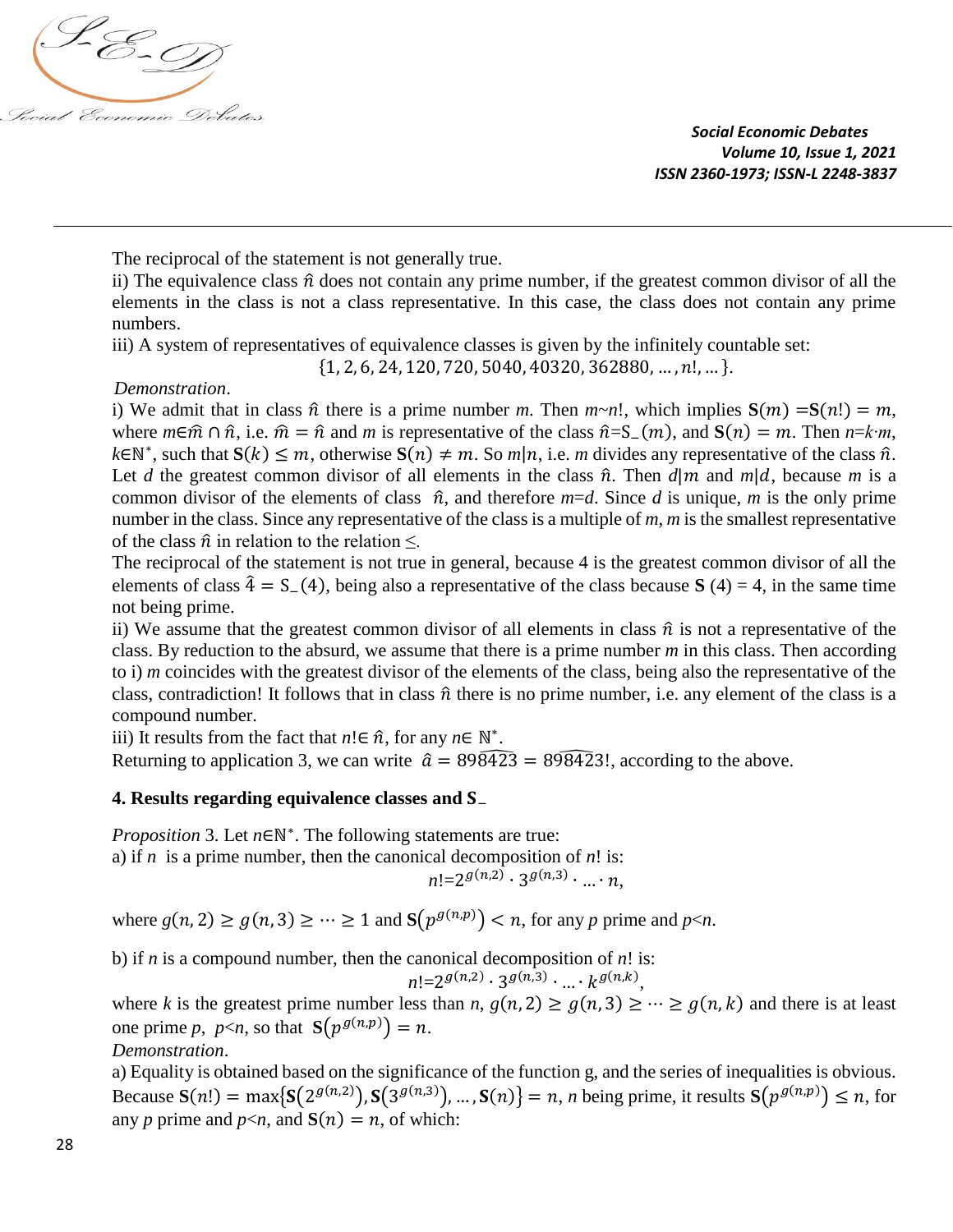

# $p^{g(n,p)}$   $|\mathbf{S}(p^{g(n,p)})|$  and  $p^{g(n,p)}|n!$ .

Because *n* is prime and *n* does not contribute any *p* to the result of counting  $g(n, p)$  in *n*!, we have  $p^{g(n,p)}|(n-1)!$ . Then  $S(p^{g(n,p)}) \leq n-1 < n$ .

b) Equality is obtained based on the significance of the function g, and the series of inequalities is obvious. Because  $S(n!) = \max\{S(2^{g(n,2)}), S(2^{g(n,2)}), \dots, S(k^{g(n,k)})\} = n$ , there is at least a prime *p*, *p* < *n* for which  $S(p^{g(n,p)}) = n$ .

*Exemple*.

1)  $6! = 2^{g(6,2)} \cdot 3^{g(6,3)} \cdot 5^{g(6,5)} = 2^4 \cdot 3^2 \cdot 5$ , and  $S(2^4) = S(3^2) = 6$ ,  $S(5) = 5$ . 2)  $7! = 2^{g(7,2)} \cdot 3^{g(7,3)} \cdot 5^{g(7,5)} \cdot 7 = 2^4 \cdot 3^2 \cdot 5 \cdot 7$ , and  $S(2^4) = S(3^2) = 6$ ,  $S(5) = 5$ ,  $S(7)=7$ .

*Consequence* 3.1. Under the conditions of proposition 3a, S−(n) contains a single number *a*, called **the maximal factor corresponding to** *n* !, with the following two properties:

1) *a* is a factor of the canonical decomposition of *n* !; 2) S (*a*) = *n*. In fact, the maximal factor is *n*.

*Consequence* 3.2. Under the conditions of proposition 3a,  $a \in S_-(n)$  if and only if  $a=n \cdot q$ ,  $q \in \mathbb{N}^*$ and  $S(q) \leq n$ .

### *Demonstration*.

**Necessity**: we assume  $a \in S_-(n)$ . Then  $S(a) = n$ . Assuming that *a* has the canonical decomposition  $a=p_1^{\alpha_1} \cdot ... \cdot p_m^{\alpha_m}$ ,  $S(a) = \max\{S(p_j^{\alpha_j}) | j = \overline{1,m}\} = n$ , that which implies the existence of *i*,  $1 \le i \le m$ , with  $S(p_i^{\alpha_i}) = S(n) = n$ . Results  $p_i = n$  and  $\alpha_i = 1$ , and on the other hand  $a = n \cdot q$ , where  $q=\prod_{j=1,j\neq i}^m p_j^{\alpha_j}.$ 

Since **S** (*a*) = max {**S** (*n*), **S** (*q*)} = *n* and **S** (**q**) = max{**S**(
$$
p_j^{\alpha_j}
$$
)  $\leq n | j = \overline{1, m}, j \neq i$ }, results **S**(*q*)  $\leq n$ .

**Sufficiency**: we assume  $a = n \cdot q$ ,  $q \in \mathbb{N}^*$  and  $S(q) \leq n$ . Then  $S(a) = \max\{S(n), S(q)\} = n$ , because  $S(n) = n$ . So  $a \in S_-(n)$ .

*Consequence* 3.3. Under the conditions of proposition 3a, let  $a \in S_-(n)$  with  $a = n \cdot q$ ,  $q \in \mathbb{N}^*$  and it is assumed that *a* has the canonical decomposition  $a=p_1^{\alpha_1} \cdot ... \cdot p_m^{\alpha_m}$  from the demonstration of the consequence 3.2. Then:

a)  $p_i \in \{2, 3, ..., n\} \cap \text{Prim and } \alpha_i \le g(n, p_i)$ , for any  $1 \le i \le m$ . b)  $q = \prod_{j=1, j \neq i}^{m} p_j^{\alpha_j}, p_i^{\alpha_i} = n$  and  $a=n \cdot q$ . c)  $\hat{n}$ ! = S<sub>-</sub>(n) = { $a \in \mathbb{N}^* | a = n \cdot q, q < n!$ ,  $q \in \mathbb{N}^*$  }.

*Lemma* 3. Let *p*∈Prim,  $\alpha \in \mathbb{N}^*$  and *A* be the set of solutions of the inequality  $g(x, p) \geq \alpha$ , with *x* unknown, and  $n = minA$ . Then:

1)  $p^{\alpha} \in S_{-}(n)$ ;

2) if  $g(n-1, p) = \alpha - k$ ,  $k \ge 2$ , then  $p^{\alpha-k+1}$ , ...,  $p^{\alpha} \in S_{-}(n)$ ;

3) under the conditions from 2), if  $a \in \mathbb{N}^*$  with  $S(a) \le n$  and *a* is prime with *p*, then  $a \cdot p^{\alpha-k+1}, \ldots, a \cdot p^{\alpha} \in S_{-}(n).$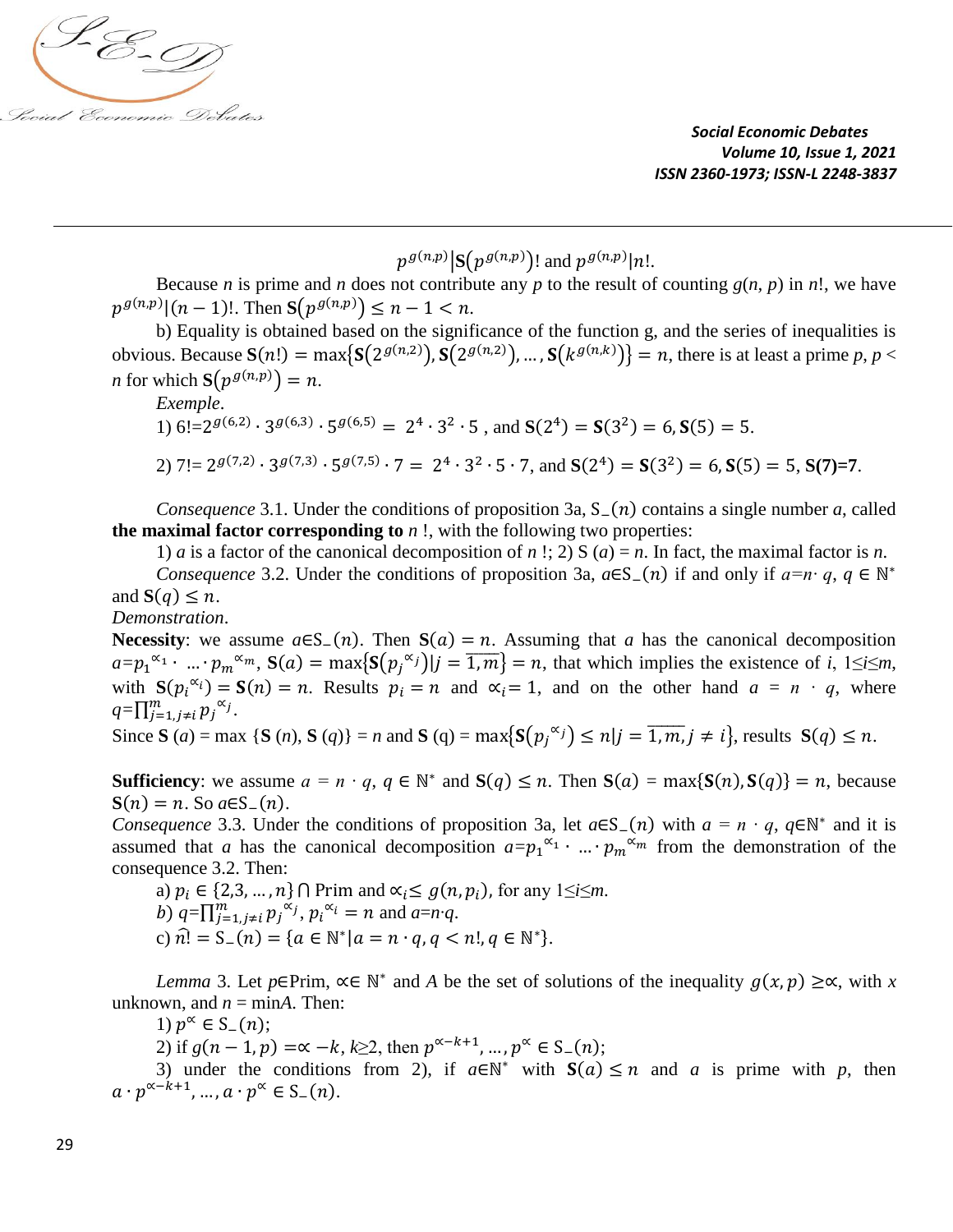

*Proposition* 4. If *n* is a compound number whose canonical decomposition has *m* factors, 1≤*m*<*n*, so that  $n = p_1^{\alpha_1} \cdot ... \cdot p_m^{\alpha_m}$ , then:

a) the canonical decomposition of  $n!$  it also contains  $m$  factors, called **maximal factors corresponding to** *n* !, of the form  $p_1^{g(n,p_1)}$ , ...,  $p_m^{g(n,p_m)}$ , having the property  $\mathbf{S}(p_i^{g(n,p_i)}) = n$ , for any  $i = \overline{1, m}$ .

b) any other factor  $p^{\infty}$  in the canonical decomposition of *n* !, with  $p \neq p_i$  and  $i = \overline{1, m}$ , has  $S(p^{\infty}) < n$ . c) if  $p^{g(n,p)}$  is a maximal factor, so that there exists  $k \in \mathbb{N}^* - \{1\}$ , with  $g(n-1,p) = g(n,p) - k$ , then  $S(p^{g(n,p)-k+j}) = n$ , for any  $j=\overline{1,k}$ . In this case, the factors  $p^{g(n,p)-k+1}$ , ...,  $p^{g(n,p)-1}$  are called **quasimaximal factors corresponding to**  $p^{g(n,p)}$  and belong to S<sub>−</sub>(n). If there is, *k* corresponds to *p*.

d) *a*∈S−() if and only if *a*=*f∙ q*≤*n*!, where f is a maximal factor, a quasi-maximal factor, a finite product of distinct maximal or quasi-maximal factors and which do not have the same basis, and *q* is 1 or a product of factors, from the canonical decomposition of *n* !, which are neither maximal nor quasimaximal.

*Demonstration*.

a) Let  $n! = q_1^{\beta_1} \cdot q_2^{\beta_2} \cdot ... \cdot q_k^{\beta_k}$ , the canonical decomposition of n !. Then there are indices  $1 \le i_1 \le i_2 \le \cdots \le i_m \le k$ , so that  $q_{i_j} = p_j$ ,  $\forall j = \overline{1, m}$ . Since  $\beta_{i_j} = g(n, p_j)$ , it results:  $\alpha_j \le g(n, p_j) =$  $\beta_{i_j}$ , ∀j= $\overline{1,m}$ .

Since  $(n-1, n) = 1$ ,  $n-1$  does not contribute any  $p_j$  to the count, while *n* contributes  $\alpha_j$  to the result of counting  $g(n, p_j)$ . Then  $p_j^{g(n, p_j)} \nmid (n - 1)!$  but  $p_j^{g(n, p_j)}|n!$  and so  $S(p_j^{g(n, p_j)}) = n$ ,  $\forall j = \overline{1, m}$ .

b) Let  $p^{\alpha}$  be a factor in the canonical decomposition of *n* !, with  $p \neq p_i$  and  $i=\overline{1,m}$ . Then there are 1≤*j*≤*k*, *j*≠*i* and *i*= $\overline{1,m}$ , so that  $p^{\alpha} = q_j^{\beta_j}$ ,  $p = q_j$  and  $\alpha = \beta_j = g(n, q_j)$ . Since  $q_j \neq p_i$ ,  $\forall i=\overline{1,m}$ , *n* does not contribute with any  $q_j \neq p_i$ ,  $\forall i = \overline{1,m}$  to the result of counting  $g(n, q_j)$ , instead there exists  $s \in \mathbb{N}^*$  so that:

$$
\beta_j = g(n, q_j) = g(n - 1, q_j) = \dots = g(n - s, q_j) > g(n - s - 1, q_j).
$$
\nTherefore  $q_j^{\beta_j} | (n - s)!$  and  $q_j^{\beta_j} \nmid (n - s - 1)!$ , of where it is obtained:

\n
$$
\mathbf{S}(p^{\infty}) = \mathbf{S}(q_j^{\beta_j}) = n - s < n.
$$

c) It results from the lemma 3.

d) **Necessity**: either  $a \in S_-(n)$ . Then  $a|n!$  and  $a \le n!$ . Let  $a = t_1^{\delta_1} \cdot ... \cdot t_r^{\delta_r}$  the canonical decomposition of *a*. Since  $S(a) = \max\{S(t_h^{\delta_h}) | h = \overline{1, r}\} = n$ , there is at least one index *i*,  $1 \le i \le r$ , and corresponding to it there is a single index  $j_i$ ,  $1 \leq j_i \leq m$ , so that  $p_{j_i}^{g(n,p_{j_i})}$  is a maximal factor of *n* !, where: or  $t_i^{\delta_i}$  =  $p_{j_i}^{g(n,p_{j_i})}$  which implies  $t_i = p_{j_i}$  and  $\delta_i = g(n, p_{j_i})$  or  $t_i^{\delta_i}$  is a quasi-maximal factor corresponding to  $p_{j_i}^{\,g(n,p_{j_i})}.$ 

Let *f* be the product of all distinct maximal or quasi-maximal factors that do not have the same basis, which make up the canonical decomposition of *a*. Obviously,  $f | a$  and  $f \le a$ .

If  $f \le a$ , let be q the product of all the distinct factors that make up the canonical decomposition of a, which are neither maximal nor quasi-maximal. Obviously,  $q | a$  and  $(f, q) = 1$ .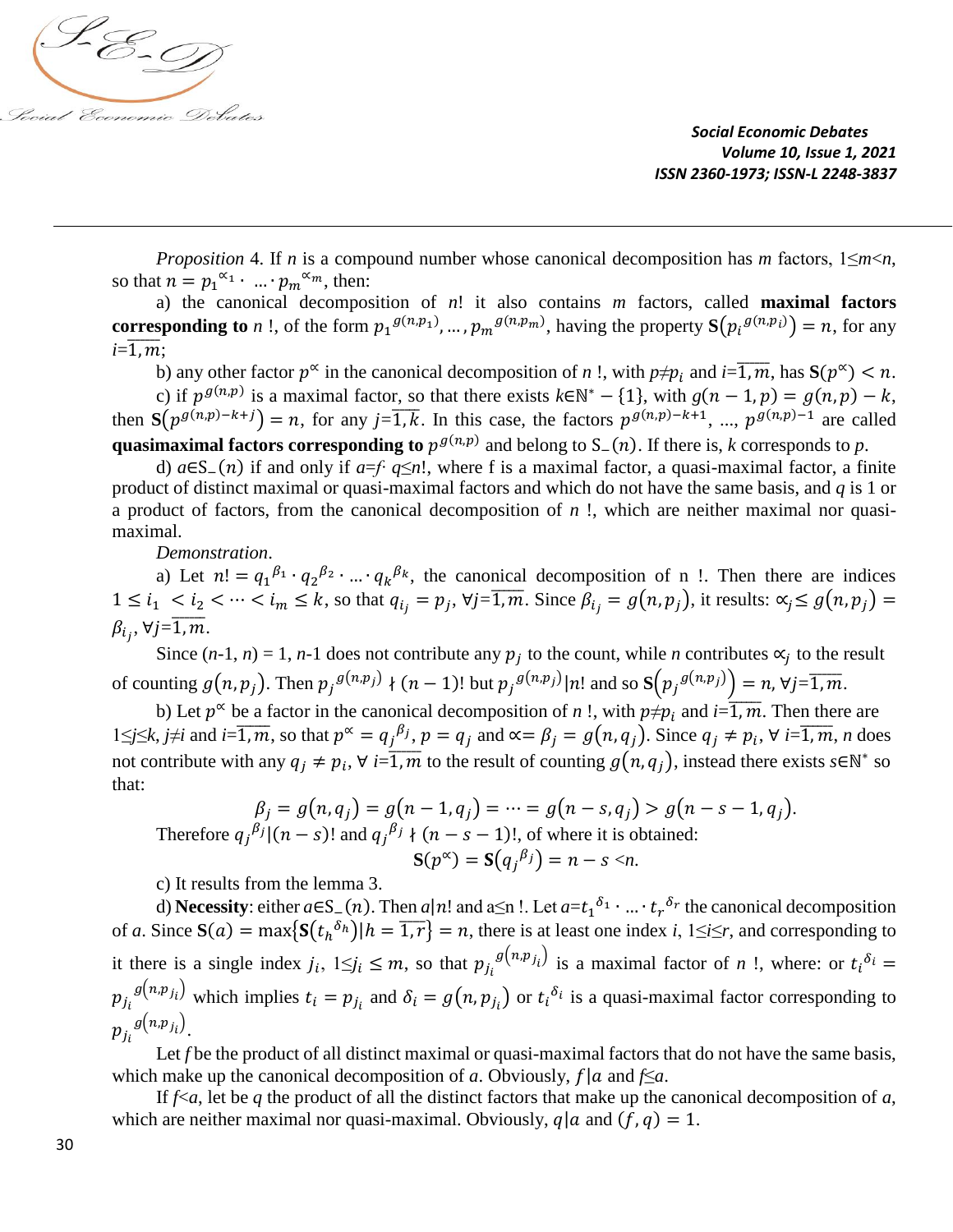

As any factor in the canonical decomposition of *a* is either maximal, or quasi-maximal, or is neither maximal nor quas-imaximal one can write *a*=*f*∙ *q*.

If  $f=a$  we obtain  $q=1$ , i.e. there are no factors in the canonical decomposition of *a*, which are neither maximal nor quasi-maximal.

**Sufficiency**: we assume *a*=*f∙q*≤*n*!, where *f* is a maximal factor, a quasi-maximal factor, a finite product of distinct maximal or quasi-maximal factors and which do not have the same basis, and *q* is 1 or a product of distinct factors, from the canonical decomposition of *n*!, which are neither maximal nor quasimaximal.

Then  $S(a) = \max\{S(f), S(g)\} = n$ , because  $(f, q) = 1$ ,  $S(f) = n$  and  $S(q) < n$ . So  $a \in S_-(n)$ .

According to proposition 3c) it makes sense, for *n* compound number, the smallest qusimaximal factor corresponding to a fixed maximal factor, called **the minimum quasi-maximal factor**, as the minimum of the quasi-maximal factors corresponding to it, when they exist. Also, if any, any quasimaximal factor corresponding to a maximal factor is a number between the minimum quasi-maximal factor and the maximal factor.

It is also found that *f* cannot be the product between a maximal factor and a quasi-maximal factor corresponding to it, because otherwise  $S(f) > n$ , because the exponent of the base of the maximal factor increases.

*Consequence* 4.1. Under the conditions of sentence 4, the equivalence class  $\hat{n}$  is the set:

 $\hat{n}$ ! = { $a \in \mathbb{N}^* | a = f \cdot q \le n!$ } = S\_ $(n) = \hat{n}$ .

In addition, the existence of quasi-maximal factors corresponding to a maximal factor only makes sense if *n* is compound.

*Consequence* 4.2. i) If *n* is prime, then  $\min \hat{n} = \min \sum (n) = n$ . In this case, *n* is the class representative. ii) Any be  $n \in \mathbb{N}^*$ , max $\hat{n}$ ! =maxS<sub>-</sub>(n) = n! and the set S<sub>-</sub>(n) is finite with cardS<sub>-</sub>(n)  $\leq$  $n!$ .

#### **Conclusion**

The relevance of the developed mathematical sentences gives the premises for future, complex research.

#### **References**

Câmpan Fl. T., 1978, *Old and new in mathematics*, (Translation from Romanian), "Ion Creangă" Publishing House, Bucharest

Coman M., 2013, *Mathematical encyclopedia of classes of integer numbers*, (Translation from Romanian). Education Publishing Chesapeake Avenue Columbus, Ohio 43212 USA.

Crăciun M. 2004, *Subjects complementary to textbooks*, (Translation from Romanian)

[http://recreatiimatematice.ro/arhiva/complementare/RM22004CRACIUN.pdf?i=1.](http://recreatiimatematice.ro/arhiva/complementare/RM22004CRACIUN.pdf?i=1)

Cucurezeanu I., 1976, *Problems of arithmetic and number theory*, (Translation from Romanian), Tehnică Publishing House, Bucharest